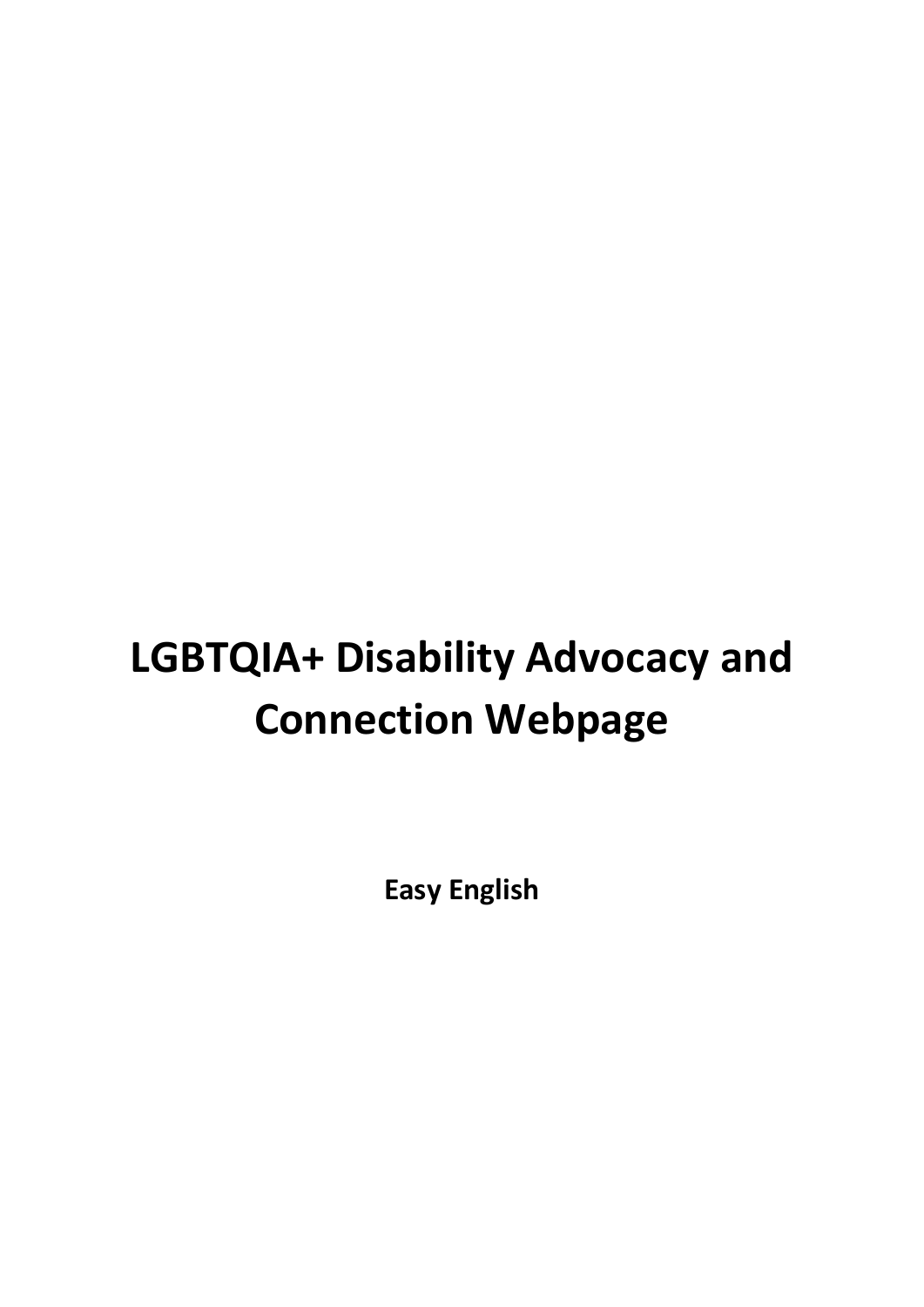## **LGBTQIA+ Disability Advocacy and Connections**

This project is called LGBTQIA+ Disability Advocacy and Connections.

LGBTQIA+ means

- L for Lesbian
- G for Gay
- B for Bisexual
- T for Trans
- Q for Queer or Questioning
- I for Intersex
- A for Asexual
- + for all other identities that are not cisgender or straight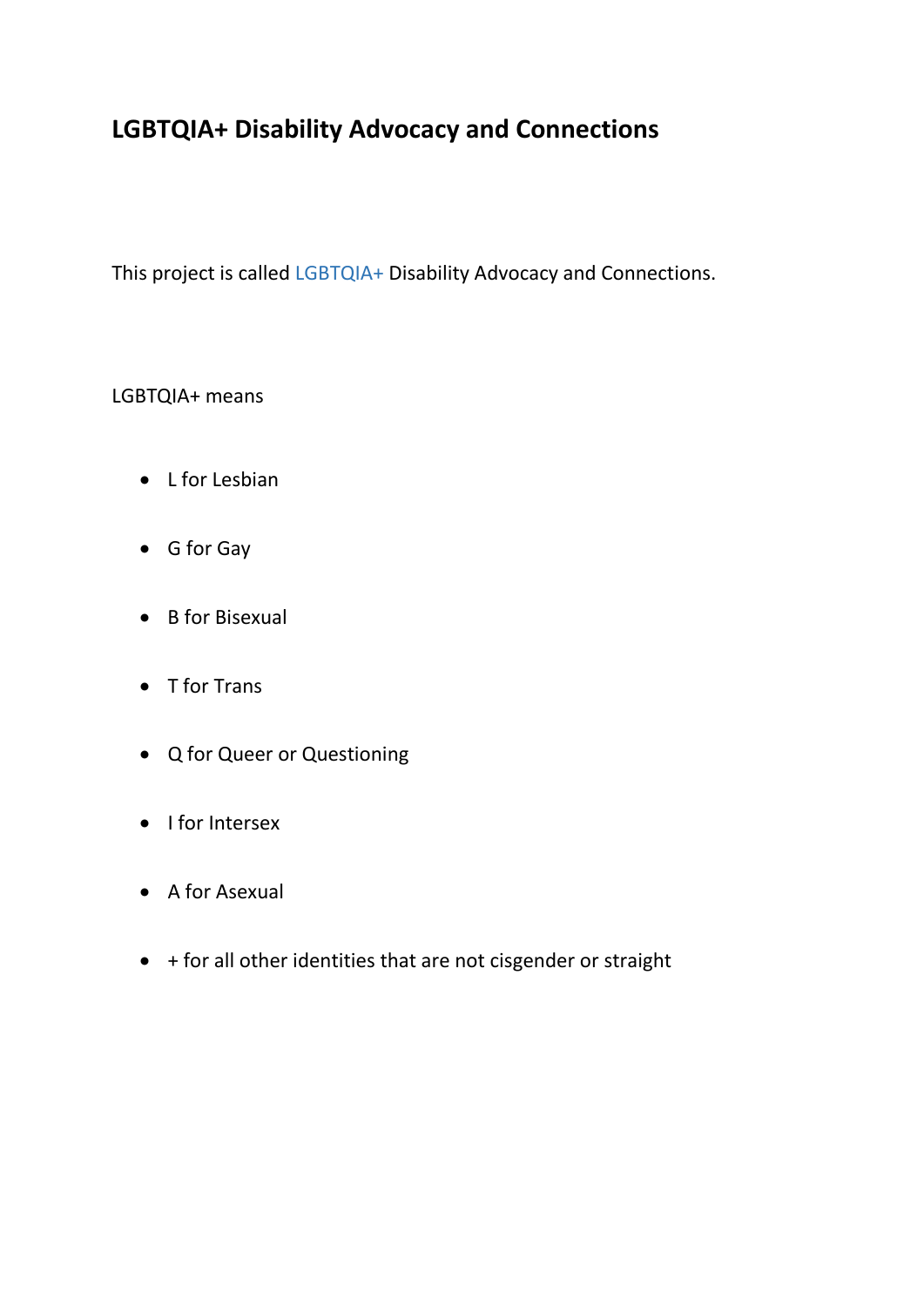### **About this project**

This project is

- Free
- A Queerspace project
- Paid for by the Victorian Government
- Run by LGBTQIA+ people who have a disability

This project is for

- LGBTQIA+ people who have a disability
- Family of LGBTQIA+ people who have a disability
- Friend of LGBTQIA+ people who have a disability
- Carers of LGBTQIA+ people who have a disability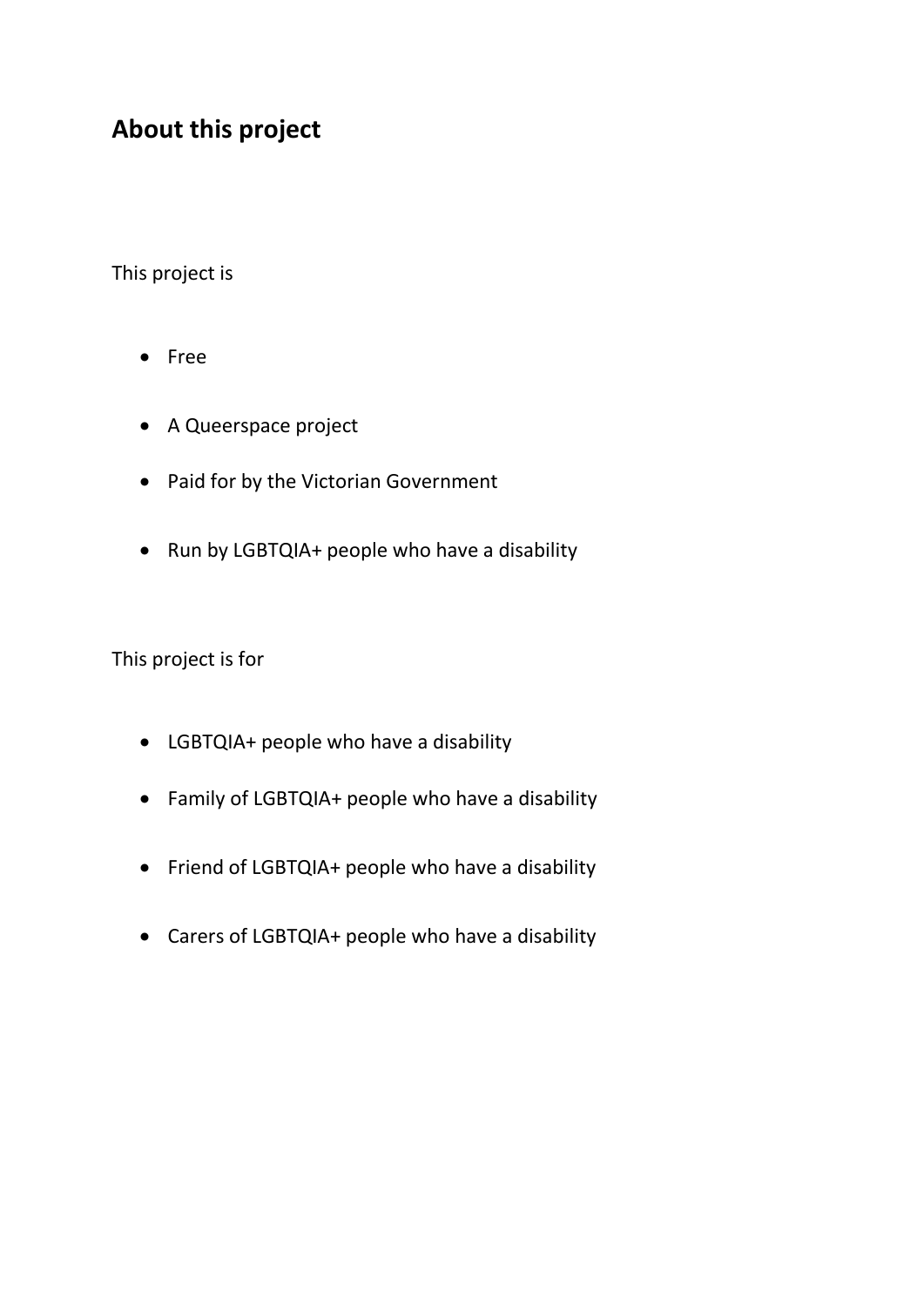#### **What you can do in this project**

We will do different things in this project.

You can choose to join the things you want to do.

You can join the

- Peer support group
- Outdoor adventure group

The peer support group will

- Happen in 2022
- Be online via Zoom

The outdoor adventure group will

- Happen in 2022
- Be in-person at different locations around Victoria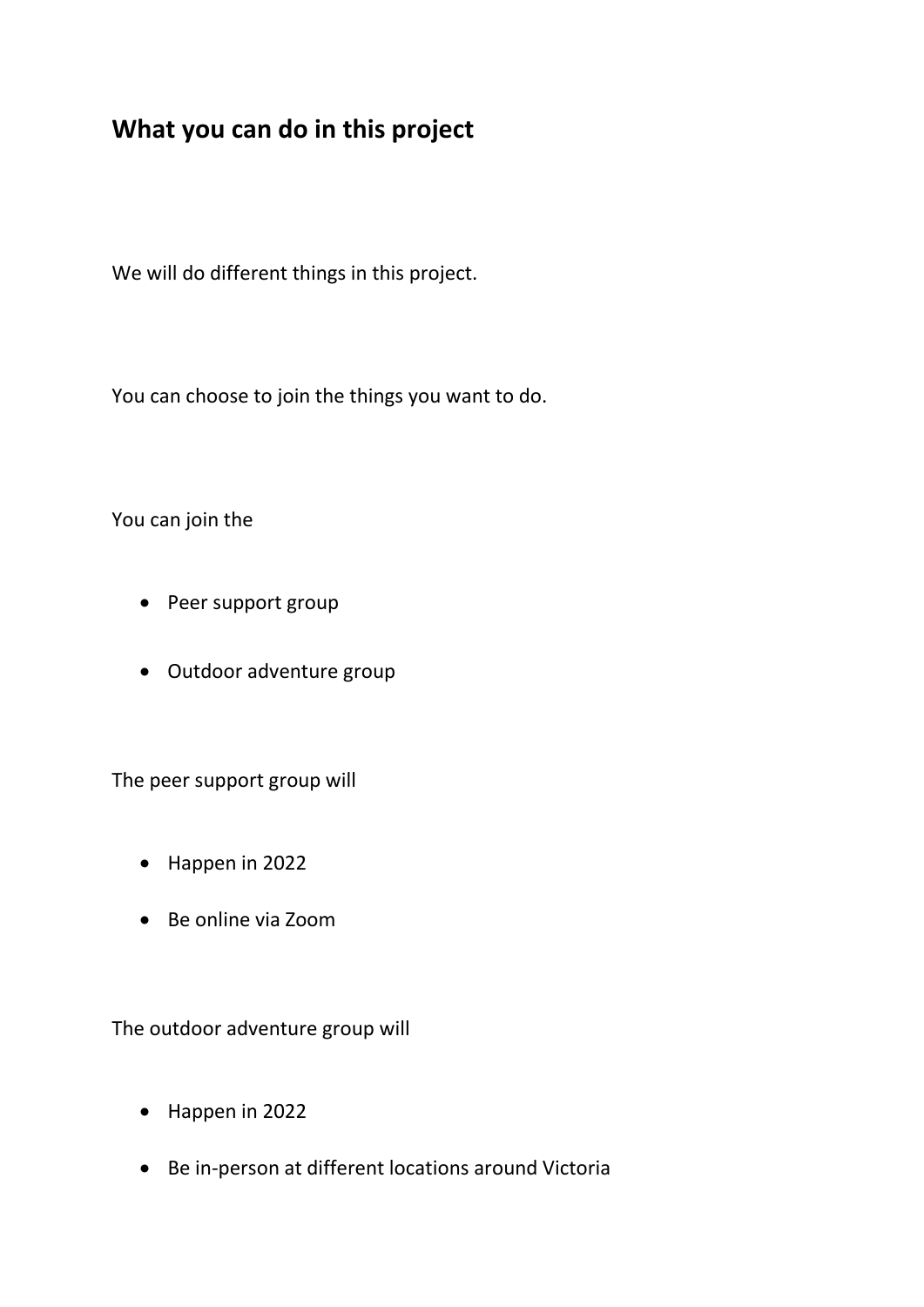#### **Your access needs**

We will work with you and your access needs.

Access needs are things you need to do something.

Access needs might be

- Easy English
- Wheelchair ramps
- Auslan interpreters
- Different lighting
- Something else.

You can talk to us about your access needs.